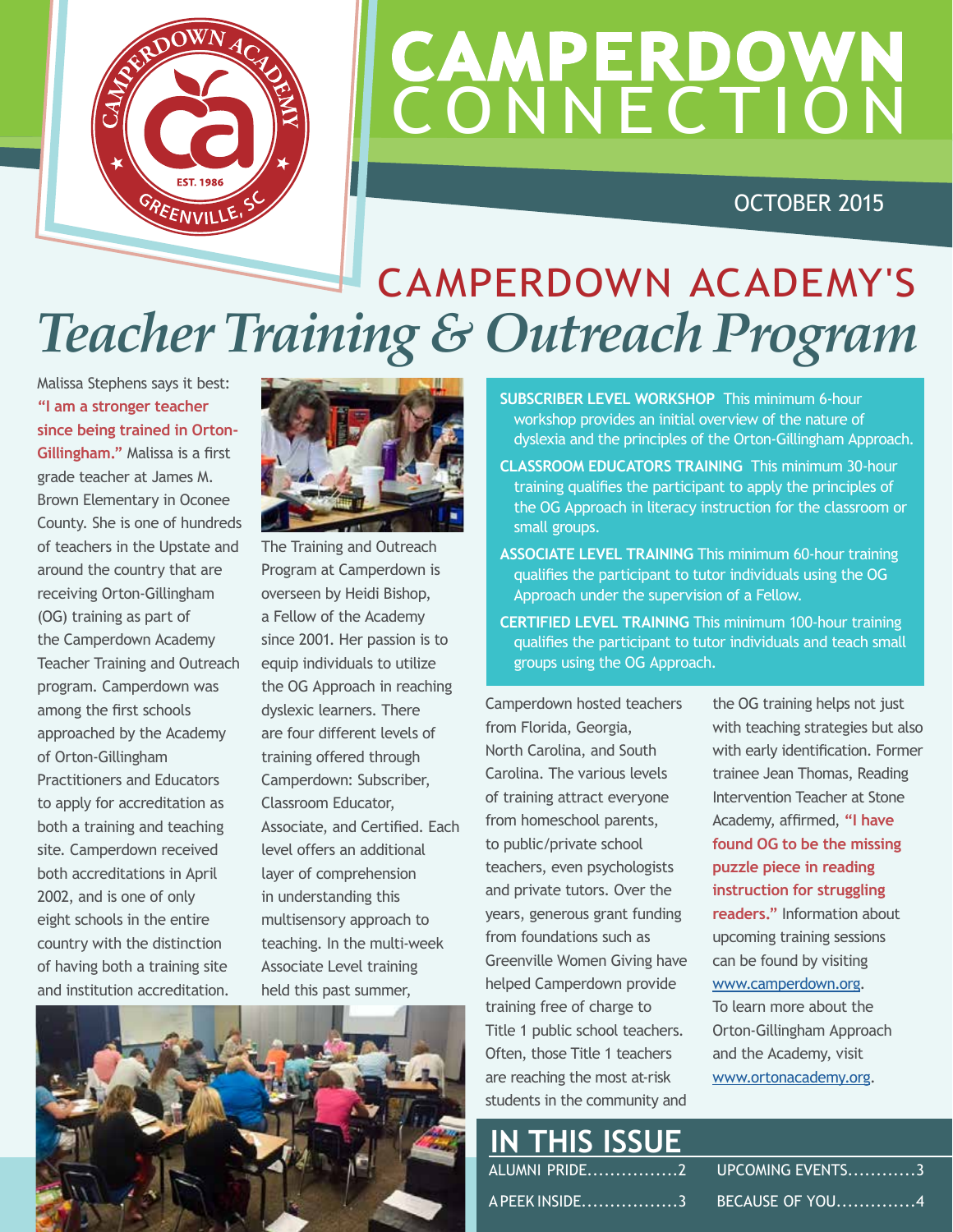### **SAM MCGEE, '88**

*Sam graduated from Clemson with a degree in Agricultural Mechanization and Agribusiness. He is the owner of Frederick Landscaping, a business located in Jackson Hole, Wyoming.* 

### **CHARLIE STONE, '10**

*Charlie is a sophomore at Cornell University in Ithaca, New York. He is studying animal science and plans to attend veterinarian school after graduation with a focus on exotic animals.* 

### **TYLER DALE, '05**

*Tyler was recently promoted to Assistant Marketing Manager for Techtronic Industries. She graduated from USC with a degree in Journalism and Mass Communications.* 

*"I have become quite the Camperdown advocate. As an adult I can look back and see what a huge difference going to Camperdown made in my life. I learned so many amazing life lessons and skills that helped make me who I am today."*

 *— Tyler Dale*

# **ALUMNI** *Note from Mr. Dan* **PRIDE**



Dear Friends,

I hope you will celebrate with us that our school has been recognized as one of the Top 50 Best Private Schools for Special Needs in the country. The list covers a range of special needs including schools for children with learning disabilities. Visit our website [www.camperdown.org](http://www.camperdown.org) where you can click on a link to view the article. It's a great day to be a Camperdown Jaguar!

Many of you received our recent mailer highlighting alum Garison Taylor's story. We are always glad to be able to share the good news of "life after Camperdown" success. Those success stories are only possible with your continued support of our school and your generous giving to our Annual Fund. I would love to talk with you about the importance of closing that "gap" in funding that exists between what we charge for tuition and the actual cost of keeping the lights on and paying our great teachers. It's a conversation worth having! I know 127 students who will agree with me when I say how grateful we all are to be a part of this Camperdown family.



### **JAGUAR ATHLETICS**

The Camperdown Jaguars launched a new competitive sport this fall with the addition of a girl's volleyball team. D Group through Y Group girls are working with Coach Keri Kimbrough and Assistant Coach Chris Smith to develop a foundation for a solid program. Ann Copeland assists the team as the statistician/bookkeeper. The Lady Jaguars have played Greenville Homeschool, Easley Homeschool, Langston Charter, Spartanburg Prep, and Sandhills. The girls have made tremendous progress in their first year despite practicing on a grass field and playing games on indoor courts.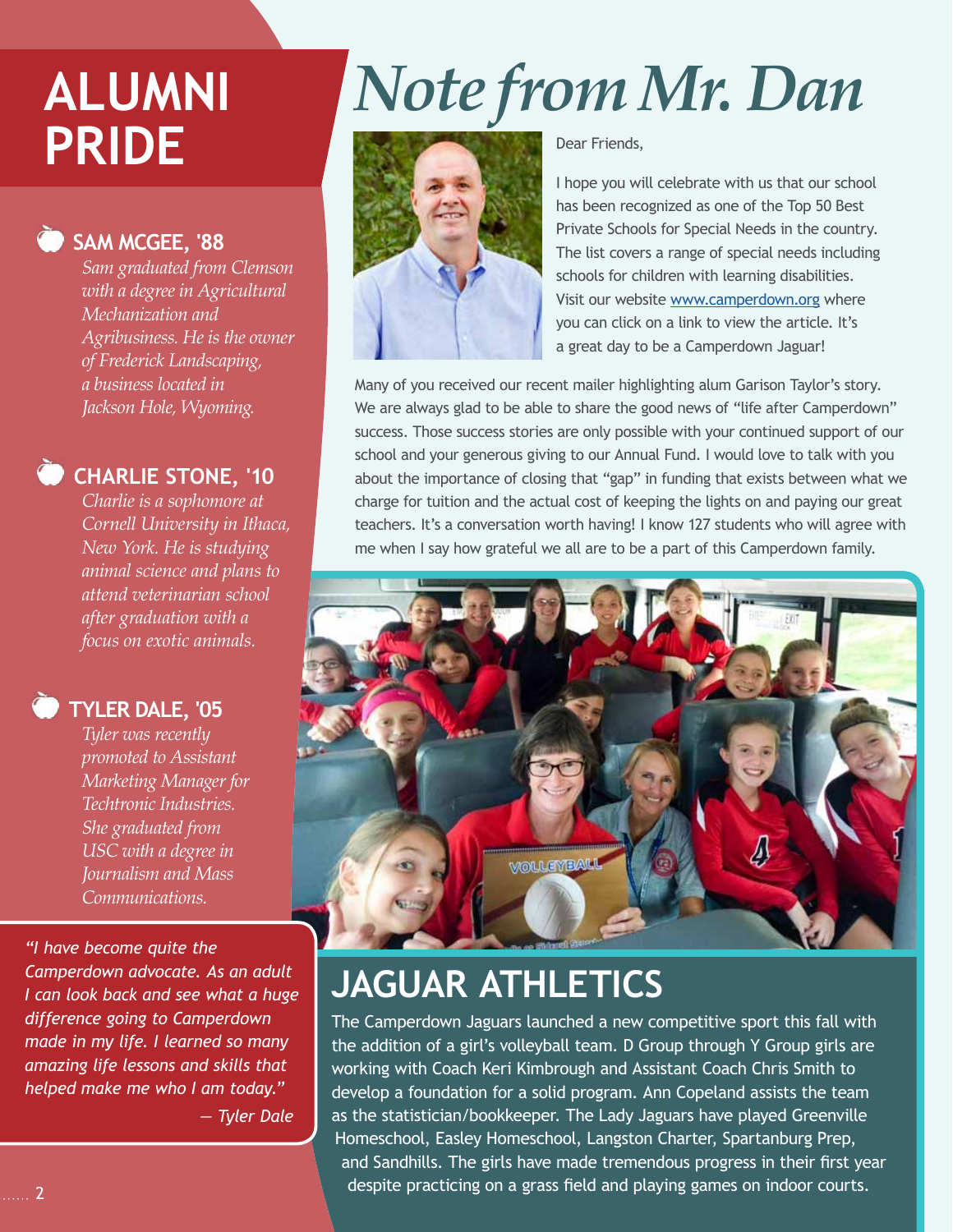

### **A Peek Inside**

A new focus on cross-curriculum units this year has students learning concepts that are reinforced across multiple subjects. A unit on symmetry has students working on the term congruent in math, while learning about the symmetrical design of butterflies in science, and working with watercolors to create visual symmetry in art. Math homework one night asked D Group students to find two congruent items at home and bring them to class to share. Other cross-curriculum units will focus on cell division, the Far East, and biomes.



Y Group at Camperdown Academy has entered the SCISA Drama Festival. They are performing a hilarious 30 minute original comedy about the first day of school at a technical college written by teacher Jimmy Tillery. The students are learning important concepts such as comedic timing and movement. The competition date is November 4th.



All Camperdown students are stretching their legs and building speed and endurance as they run the mile each week. The new "Mile Club" is an effort by teacher Susan Riener to encourage good exercise and healthy habits. Six trips around the lower field equals a mile and a really great workout! All students have the opportunity to either run or walk the mile once a week during morning recess. So far, the time to beat is 6 minutes 45 seconds.

### **UPCOMING EVENTS**



### **SUNDAY FUNDAY**

*We welcome all alumni, current families and teachers, Enjoy a BBQ meal, book ZoomBall.net!). Contact the let us know you are coming.*



#### **BOOK FAIR**

*The annual book fair is an opportunity to load up on reading material for the about appropriate choices based on the students' current use in the classroom.*



#### **SPECIAL FRIENDS DAY**

*This Open House is an opportunity for family and friends to tour You can meet teachers, tour classrooms, and view student* 

*[www.camperdown.org](http://www.camperdown.org)*

3